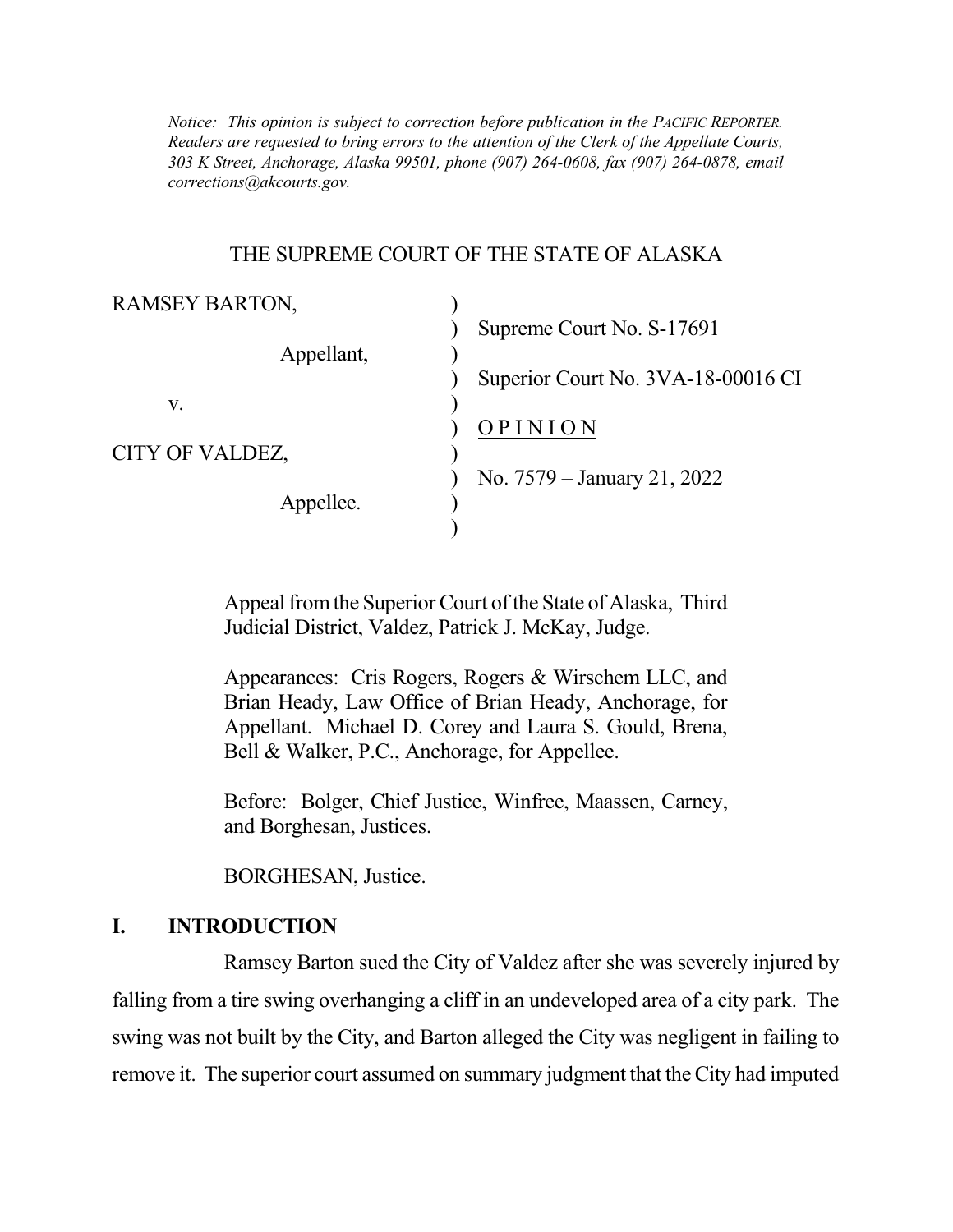knowledge of the swing. Yet it concluded that because there was no evidence the City had a policy to inspect or remove hazards from undeveloped areas of the park, the City was entitled to discretionary function immunity. The court therefore dismissed Barton's lawsuit against the City.

 The purpose of discretionary function immunity is to prevent "judicial intrusion on the policy-making powers committed to the legislative and executive branches."**<sup>1</sup>**Because there are no conceivable policy reasons for declining to remove the unauthorized swing — a human-made hazard that was known, easily accessible, and immunity. We therefore reverse the superior court's decision and remand for further simple to remove — the failure to remove it is not protected by discretionary function proceedings.

# **II. FACTS AND PROCEEDINGS**

## **A. Facts**

The Dock Point Trail is a short loop trail located near Valdez.<sup>2</sup> From the trailhead, the trail moves up a short steep hill before dropping down to a small meadow; fromthere, wooden boardwalks lead to two viewing platforms overlooking Harbor Cove and the Port of Valdez to the south. These platforms are known as the East and West Overlooks. The trail then loops back to the trailhead after a gradual descent. The map

 **<sup>1</sup>***Haight v. City & Borough of Juneau*, 448 P.3d 254, 257 (Alaska 2019).

<sup>&</sup>lt;sup>2</sup> This recreation area is described in different ways by materials in the record. The City of Valdez Parks & Recreation Department refers to it only as the "Dock Point Trail" in its Summer Trail Map Guide (as of April 2015). A photograph showed that there was an official sign in 2016 that called the area "Dock Point." A 2019 travel guide also referred to the area as "Dock Point Park." Because of this factual discrepancy, we refer to the recreation area overall as "Dock Point Area" and the marked main trail as "Dock Point Trail."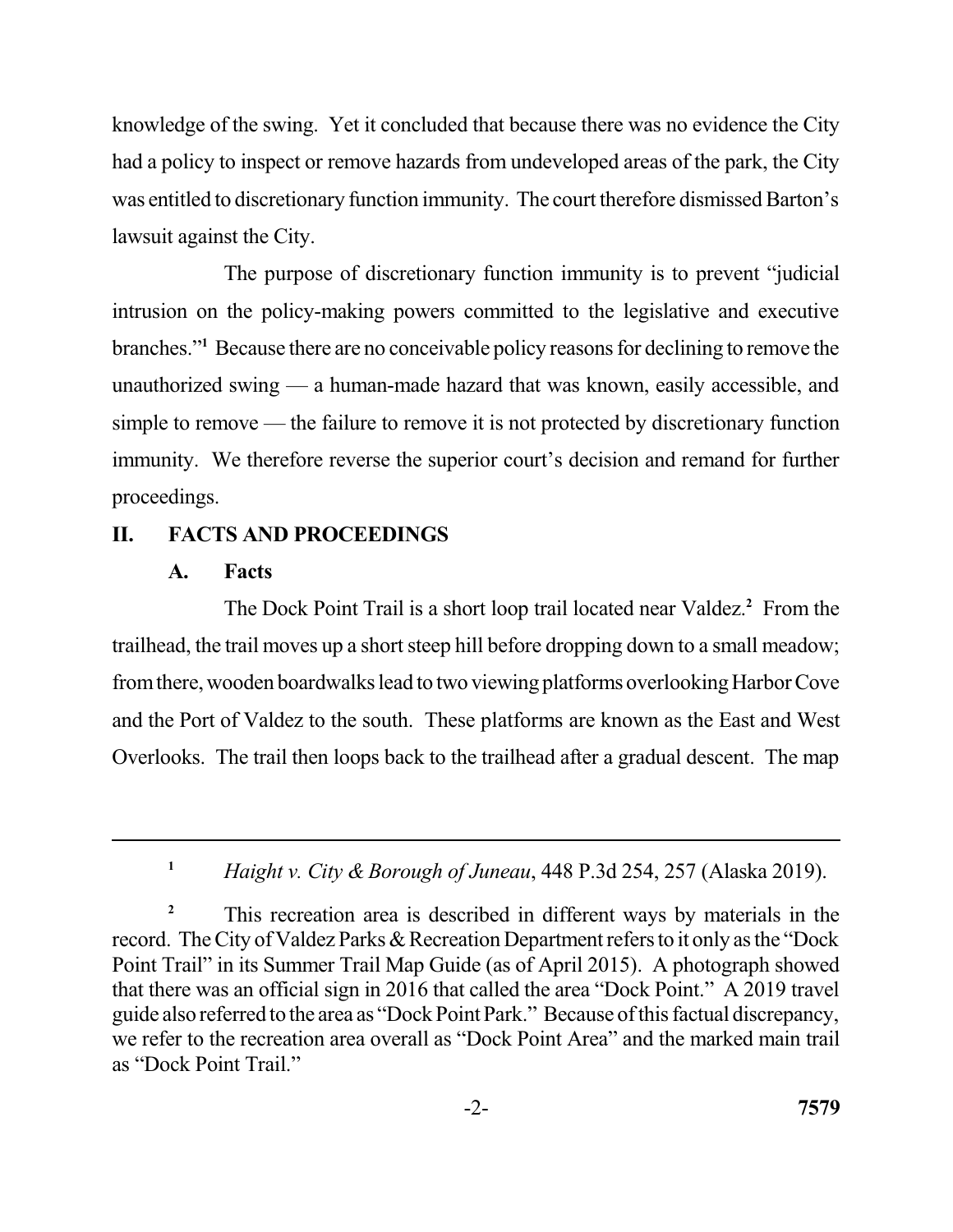of the trail shows no side trails or paths off this loop other than a private road to the east, which is marked by a locked gate and "no trespassing" signs.

 The trail is gated and marked by a sign. Part of the trail is a treated timber walkway over marshland. The City's maintenance department erects summer signage, including "Bear Aware" signs and interpretive signs that discuss the flora and fauna in the area. A substantial portion of the trail is on a roadway, which the City maintains. The maintenance department also clears brush from the main trail and maintains the wooden structures (e.g., fence lines and decking) on and along the trail.

 About 73 yards away from the East Overlook is a clearing with a bluff. The path to the clearing, while not an official part of the trail, is well worn and trampled; but it. At the time of Barton's injury, a tire swing hung by a bright red rope from a tree in the clearing; the tire could swing out beyond the edge of the bluff. The City did not install the tire swing. unlike the trail to the East Overlook, there is no boardwalk, handrail, or fence built on

 In May 2015 Barton, then a junior at Valdez High School, was at Dock Point Area with three of her friends. The group went to the clearing, where Barton stood by the edge of the bluff and took pictures of the view. Meanwhile, one of her friends the swing bumped into Barton, who was still taking pictures. Barton fell over the bluff and approximately 70 feet down to the rocks and water below. She suffered serious injuries that have left her partially paralyzed and in a wheelchair. climbed onto the tire swing, which another friend then started pushing. The friend on

 After rescuing Barton, a police officer went back to the scene and took follow-up photographs. By the time he had returned to the scene, the Valdez Fire Department had removed the tire swing.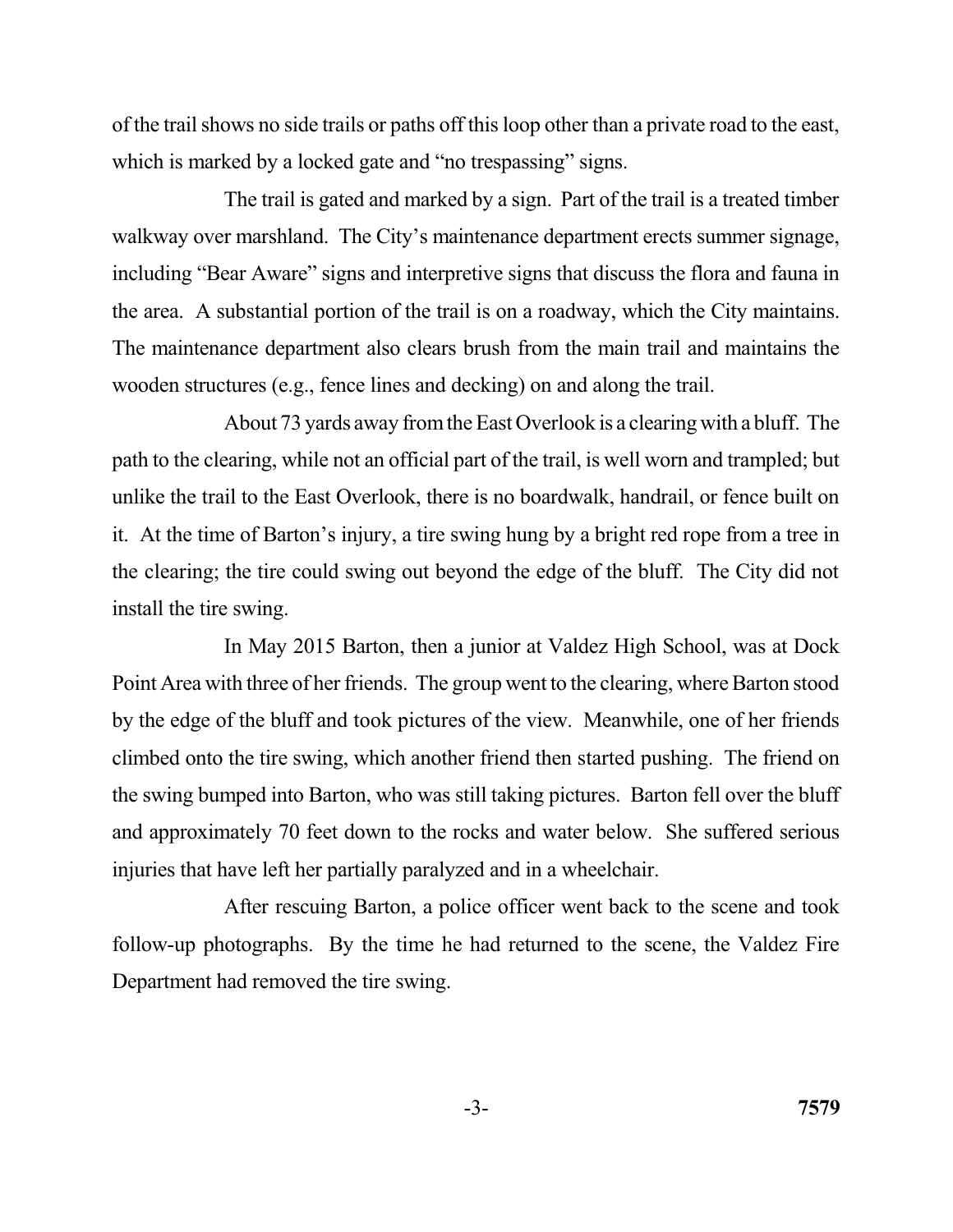#### **B. Proceedings**

 Barton sued the City, alleging that it was liable for her injuries due to its negligent failure to take down the tire swing. In response the City claimed immunity under AS 09.65.200, which provides immunity from ordinary negligence on "unimproved land." After the parties concluded discovery, the City moved for summary judgment.

 Less than a week before oral argument was to be held on the City's summary judgment motion, this court decided *Haight v. City & Borough of Juneau*.<sup>3</sup> In that case we held that the municipal government's decision to not regulate safety on a popular lake was protected by discretionary function immunity.**<sup>4</sup>**The superior court requested additional briefing on discretionary function immunity, which the parties provided.

 was a non-decision protected by discretionary function immunity. Barton argued that the City had an affirmative duty to her to maintain the clearing and abate the tire swing, which was a known hazard for Dock Point Area users. She also argued that any decision to leave the tire swing in place was an "operational" decision outside the scope of discretionary function immunity. At oral argument the City argued that its failure to remove the tire swing

 The superior court issued its oral decision on the record. It ruled that there was a dispute of material fact as to whether the City knew of the swing and therefore, for the purposes of summary judgment, assumed that the City had imputed knowledge of its existence. But the court granted summary judgment for the City, observing that there was "no evidence that the City of Valdez maintained anything other than the main trail

**<sup>3</sup>**448 P.3d 254.

**<sup>4</sup>***Id.* at 259, 261.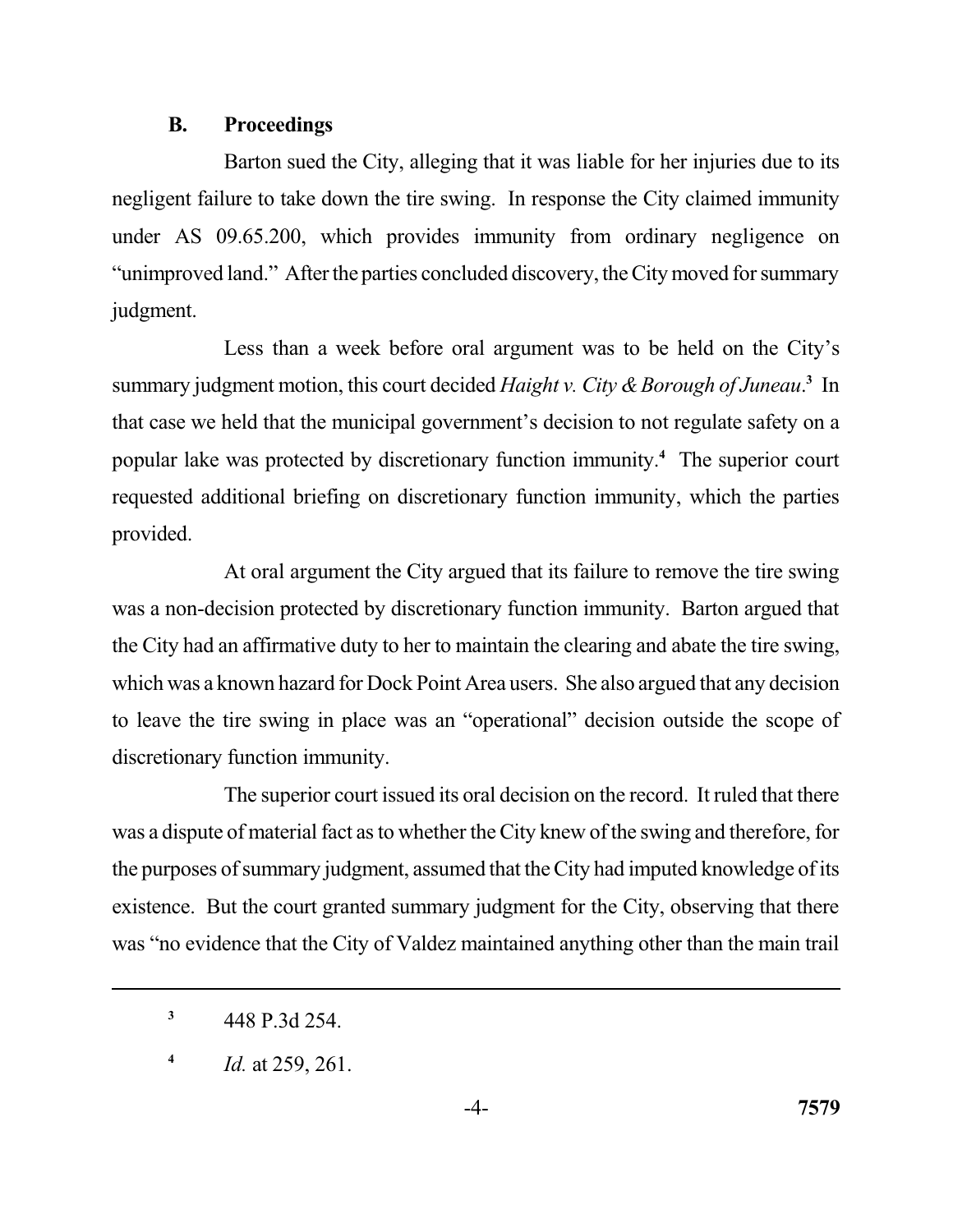hazards on any similar situated land or off the trail systems on any city owned land." It reasoned that because the City had not adopted a policy of inspecting and maintaining parts of the Dock Point Area off the developed trail, it could not be held liable for failure to remove the swing. The court made no findings or conclusions about whether the City was immune against negligence occurring on "unimproved land" under AS 09.65.200. Barton moved for reconsideration, which the superior court denied, and now appeals. and the overlooks[, or] . . . ever considered any policy to inspect, maintain, or remove

### **III. STANDARD OF REVIEW**

 Whether a particular act or omission is protected by discretionary function immunity is a question of law that we review de novo.**<sup>5</sup>** Grants of summary judgment are also reviewed de novo.<sup>6</sup> In doing so "[w]e review the facts in the light most favorable to the non-moving party and draw all factual inferences in the non-moving party's favor."**<sup>7</sup>**The trial court's ruling is affirmed "when there are no genuine issues of material fact and the prevailing party . . . [is] entitled to judgment as a matter of law."**<sup>8</sup>**

## **IV. DISCUSSION**

## **A. A Governmental Decision Is Not Entitled To Discretionary Function Immunity Unless It Is A "Planning" Decision That Implicates Policy Considerations.**

 Alaskalawgenerally allowsdamagesclaims againstmunicipalities but bars claims for damages "based upon the exercise or performance or the failure to exercise

 **<sup>5</sup>***Steward v. State*, 322 P.3d 860, 862 (Alaska 2014) (citing *Kiokun v. State, Dep't of Pub. Safety*, 74 P.3d 209, 212 (Alaska 2003)).

 **<sup>6</sup>***Christensen v. Alaska Sales&Serv., Inc.*, 335 P.3d 514, 516 (Alaska 2014).

 **<sup>7</sup>***Jovanov v. State, Dep't of Corr.*, 404 P.3d 140, 145 (Alaska 2017) (quoting  *Kalenka v. Jadon, Inc.*, 305 P.3d 346, 349 (Alaska 2013)).

**<sup>8</sup>***Id.* (alterations in original) (quoting *Kalenka*, 305 P.3d at 349).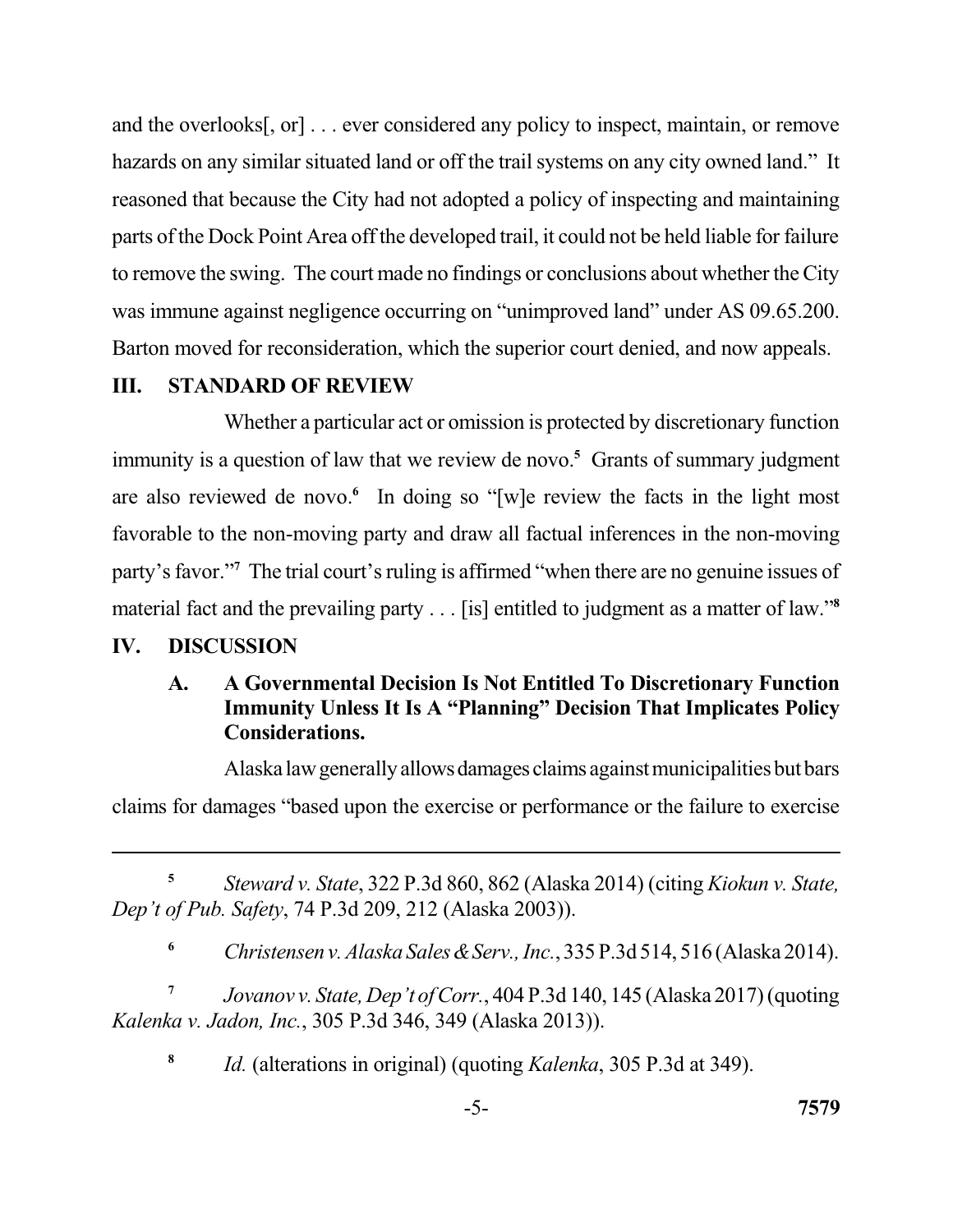employees . . . ."<sup>9</sup> We refer to this immunity as discretionary function immunity. or perform a discretionary function or duty by a municipality or its agents, officers, or

 The purpose of this immunity is to "preserve[] the separation of powers" — to guard "against judicial intrusion on the policy-making powers committed to the legislative and executive branches."**<sup>10</sup>**"[T]hese powers include assessing the costs and benefits of a proposed course of action, budgeting, and distributing scarce government resources."**<sup>11</sup>**Immunizing such actions "prevents the judicial branch from adjudicating the soundness of policy decisions that it lacks the institutional capacity to make."**<sup>12</sup>**It also "protects public resources against unforeseeable and overwhelming liability that mightresult frommakinggovernmentalpolicydecisions generallysubject todamages."**<sup>13</sup>**

 To distinguish those decisions that are protected by discretionary function immunity from those that are not, we have adopted the "planning-operational test."**<sup>14</sup>** This "test requires courts to 'isolate those decisions sufficiently sensitive' to separation

**<sup>9</sup>**AS 09.65.070(a), (d)(2); *see also Freeman v. State*, 705 P.2d 918, 920 (Alaska 1985) ("[L]iability is the rule; immunity is the exception.").

**<sup>10</sup>***Haight v. City & Borough of Juneau*, 448 P.3d 254, 257 (Alaska 2019) (citing *Guerrero ex rel. Guerrero v. Alaska Hous. Fin. Corp.*, 123 P.3d 966, 976 (Alaska 2005)).

 $11$  *Id.* 

**<sup>12</sup>***Id.*; *see also Indus. Indem. Co. v. State*, 669 P.2d 561, 563 (Alaska 1983) ("The judicial branch lacks the fact-finding ability of the legislature, and the special expertise of the executive departments.").

**<sup>13</sup>***Haight*, 448 P.3d at 257.

**<sup>14</sup>***Id.* at 256 (quoting *Japan Air Lines Co. v. State*, 628 P.2d 934, 936 (Alaska 1981)).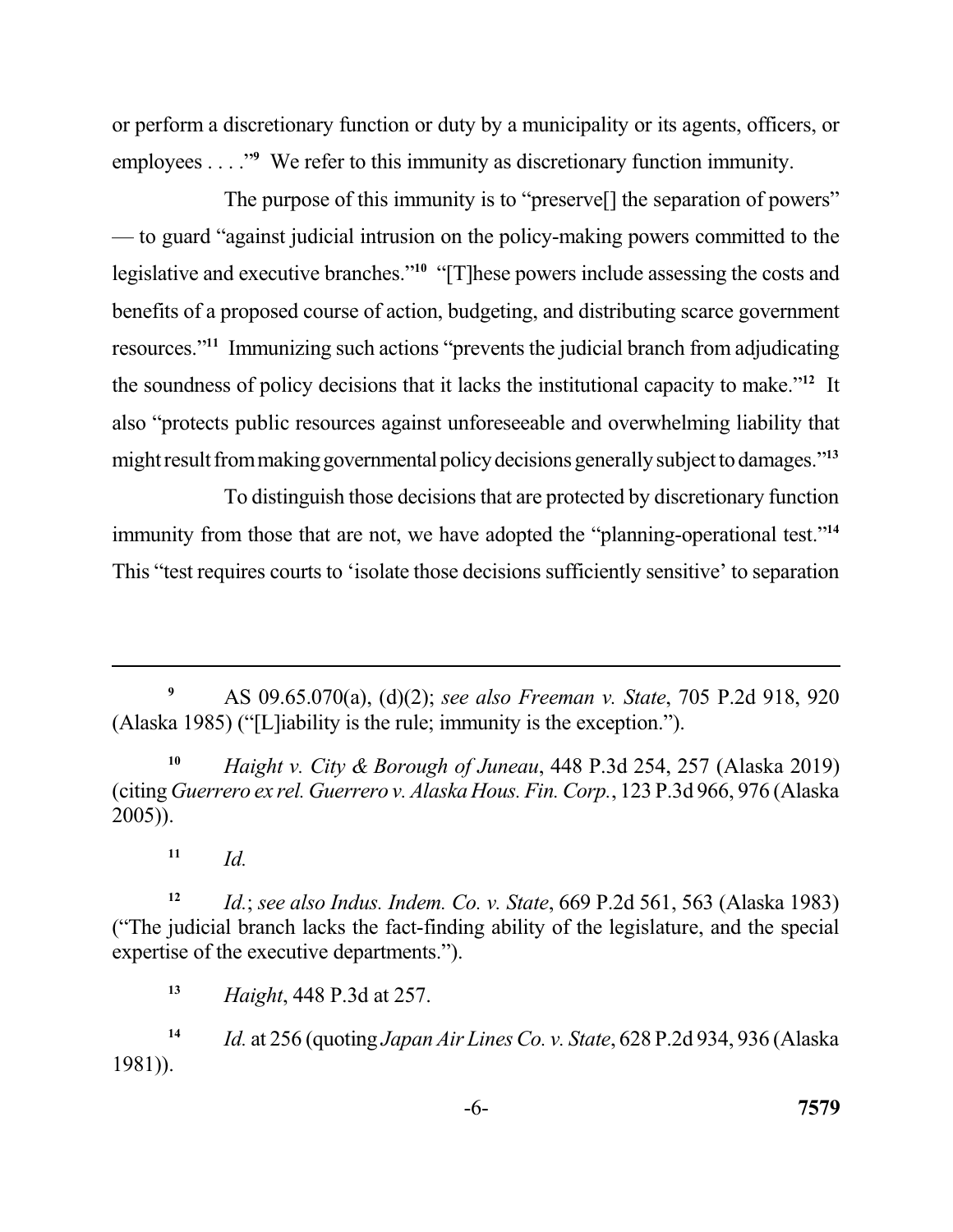of powers concerns and 'protect those decisions worthy of protection without extending the cloak of immunity to an unwise extent.' "**<sup>15</sup>**

 Decisions entitled to protection are "planning" decisions that entail " 'formulation of basic policy' including consideration of financial, political, economic, or social effects of the policy."**<sup>16</sup>**"[D]ecisions that rise to the level of planning or policy formulation will be considered discretionary acts which are immune from tort liability . . . ."**<sup>17</sup>**

 By contrast, "decisions that are merely operational in nature, thereby implementing policy decisions, will not be considered discretionary" and are therefore "not . . . shielded from liability."**<sup>18</sup>**"Operational" decisions typically involve the "[n]ormal day-by-day operations of the government."**<sup>19</sup>**For example, "when a planning decision has been made to follow a particular course of action, decisions carrying out that course of action and governed by . . . standards are unprotected operational decisions."**<sup>20</sup>** "Such decisions are unprotected because they do not involve policy judgments and

**<sup>15</sup>***Id.* at 257 (quoting *Wainscott v. State*, 642 P.2d 1355, 1356 (Alaska 1982)).

**<sup>16</sup>***Steward v. State*, 322 P.3d 860, 863 (Alaska 2014) (citing *Estate of Arrowwood ex rel. Loeb v. State*, 894 P.2d 642, 644-45 (Alaska 1995)).

**<sup>17</sup>***Haight*, 448 P.3d at 256 (quoting *Japan Air Lines Co.*, 628 P.2d at 936).

**<sup>18</sup>***Id.* at 256-57 (quoting *Japan Air Lines Co.*, 628 P.2d at 936).

**<sup>19</sup>***Steward*, 322 P.3d at 863 (quoting *State v. Abbott*, 498 P.2d 712, 720 (Alaska 1972)).

**<sup>20</sup>***Haight*, 448 P.3d at 258.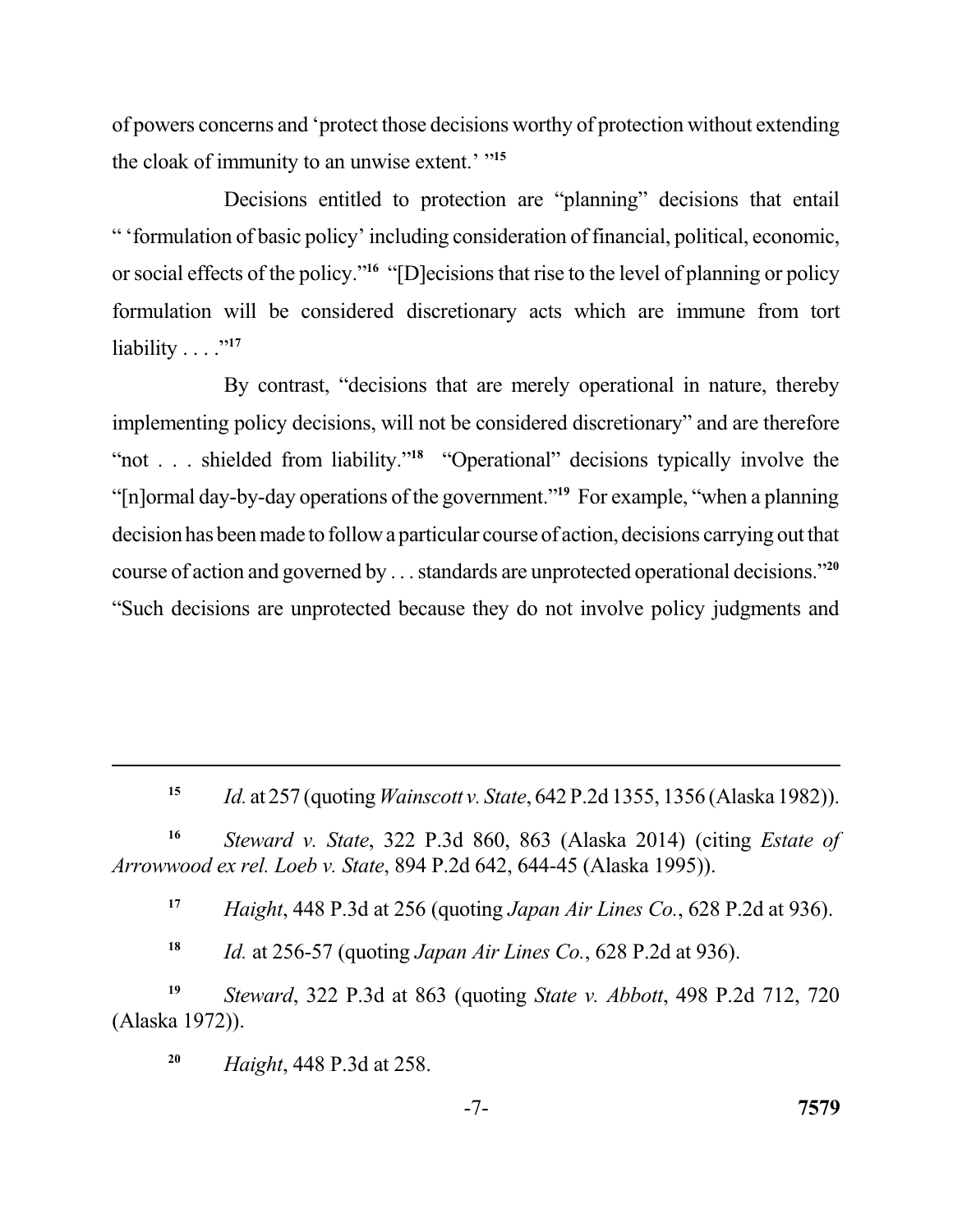because reviewing the government's adherence to standards falls within the traditional competence of the courts."**<sup>21</sup>**

This test is admittedly "somewhat imprecise."<sup>22</sup> Because almost any act involves some discretion, whether a decision is planning or operational is evaluated in light of its nature and the totality of the circumstances.**<sup>23</sup>**

 Even if the decision challenged is of the planning type — because it involves "consideration of financial, political, economic, or social effects"**<sup>24</sup>**— it may not be immune if the government has nevertheless affirmatively assumed the duty to act in a certain way.

> [O]nce it is determined that the decision at issue is of the type entrusted to the planning level of government, a claimant must show that an affirmative assumption of duty has been made by the [government] in order to have a claim for relief for alleged operational negligence in performing that duty.[**25**]

 $^{21}$  *Id.* 

**<sup>22</sup>***Id.* at 257.

 $^{23}$  *Id.* 

**<sup>24</sup>***Steward*, 322 P.3d at 863 (citing *Estate of Arrowwood ex rel. Loeb v. State*, 894 P.2d 642, 644-45 (Alaska 1995).

**<sup>25</sup>***Indus. Indem. Co. v. State*, 669 P.2d 561, 566 (Alaska 1983); *see also Haight*, 448 P.3d at 259 ("[W]e conclude — as did the superior court — that not regulating lake safety was a planning decision protected by discretionary function immunity. Absent the assumption of an affirmative duty, the City may not be held liable for the decision not to act.").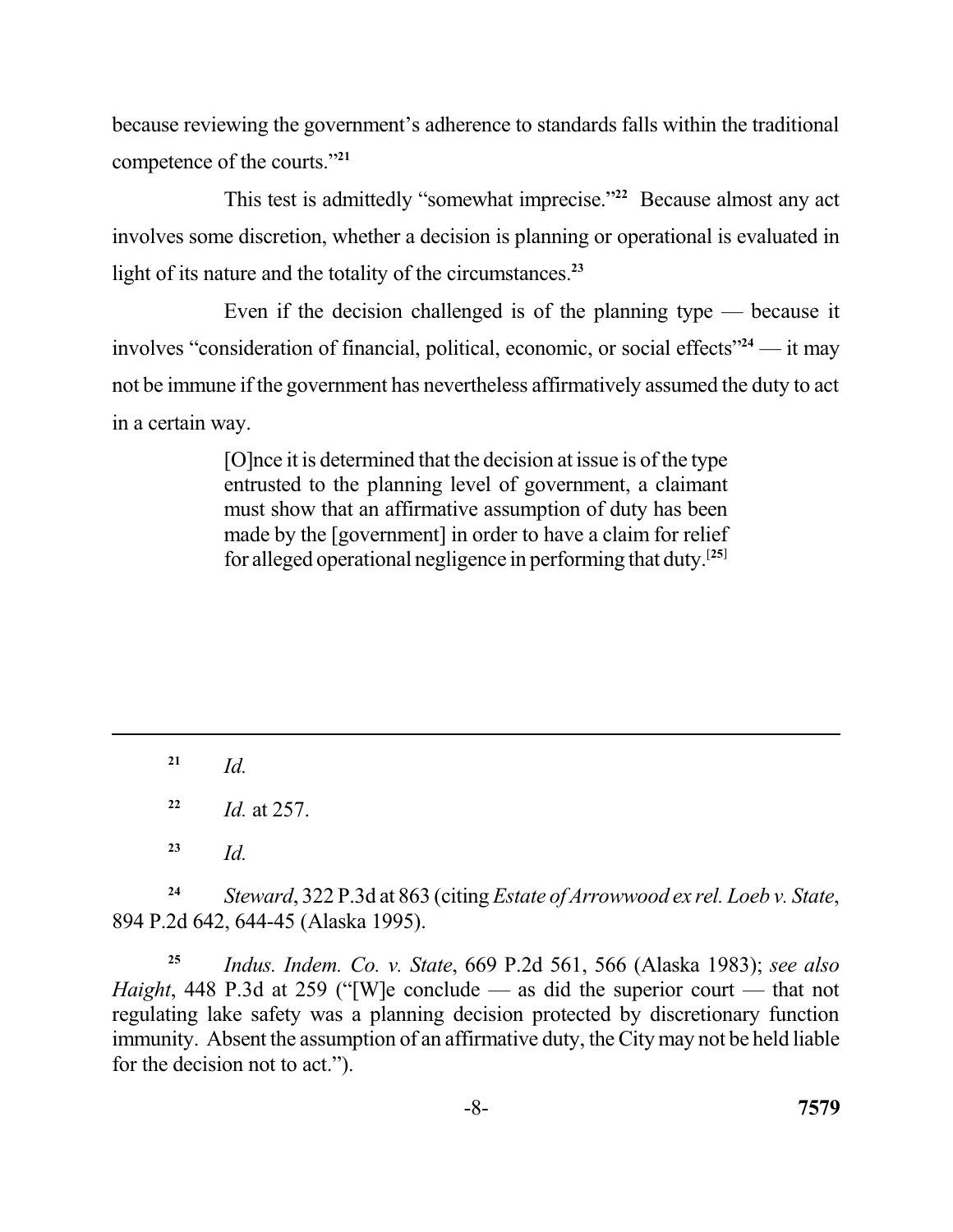Such an assumption of duty need not be express: An assumption of duty may be discerned if the government has adopted regulations or standards requiring it to act in a certain way.**<sup>26</sup>**Failure to adhere to those regulations or standards would not be immune.

 We recently applied this framework in *Haight v. City & Borough of Juneau*. **<sup>27</sup>**In *Haight* a teenager died in a motorized watercraft accident on Auke Lake, which was managed in part by the municipality.<sup>28</sup> The teenager's mother sued the municipality, claiming that it negligently failed to take measures to ensure the safe operation of motorized watercraft on the lake.<sup>29</sup> The municipality claimed that it was protected from suit by discretionary function immunity.<sup>30</sup> We agreed.<sup>31</sup> We concluded that "not regulating lake safety was a planning decision protected by discretionary function immunity" because it "involved basic policy considerations regarding allocation of scarce resources and which uses to allow."**<sup>32</sup>**We also considered whether the municipality had nevertheless assumed the duty to regulate lake safety.**<sup>33</sup>**Observing that state law did not require the municipality to regulate lake safety and that the municipality's own ordinances and land use plans did not address lake safety, we

- **26** *See Haight*, 448 P.3 at 259-260.
- **27** *Id*. at 254.
- **28** *Id.* at 255-56.
- **29** *Id.* at 256.
- **30** *Id.*
- **<sup>31</sup>***Id.* at 261.
- **<sup>32</sup>***Id.* at 259-60.
- **<sup>33</sup>***Id.*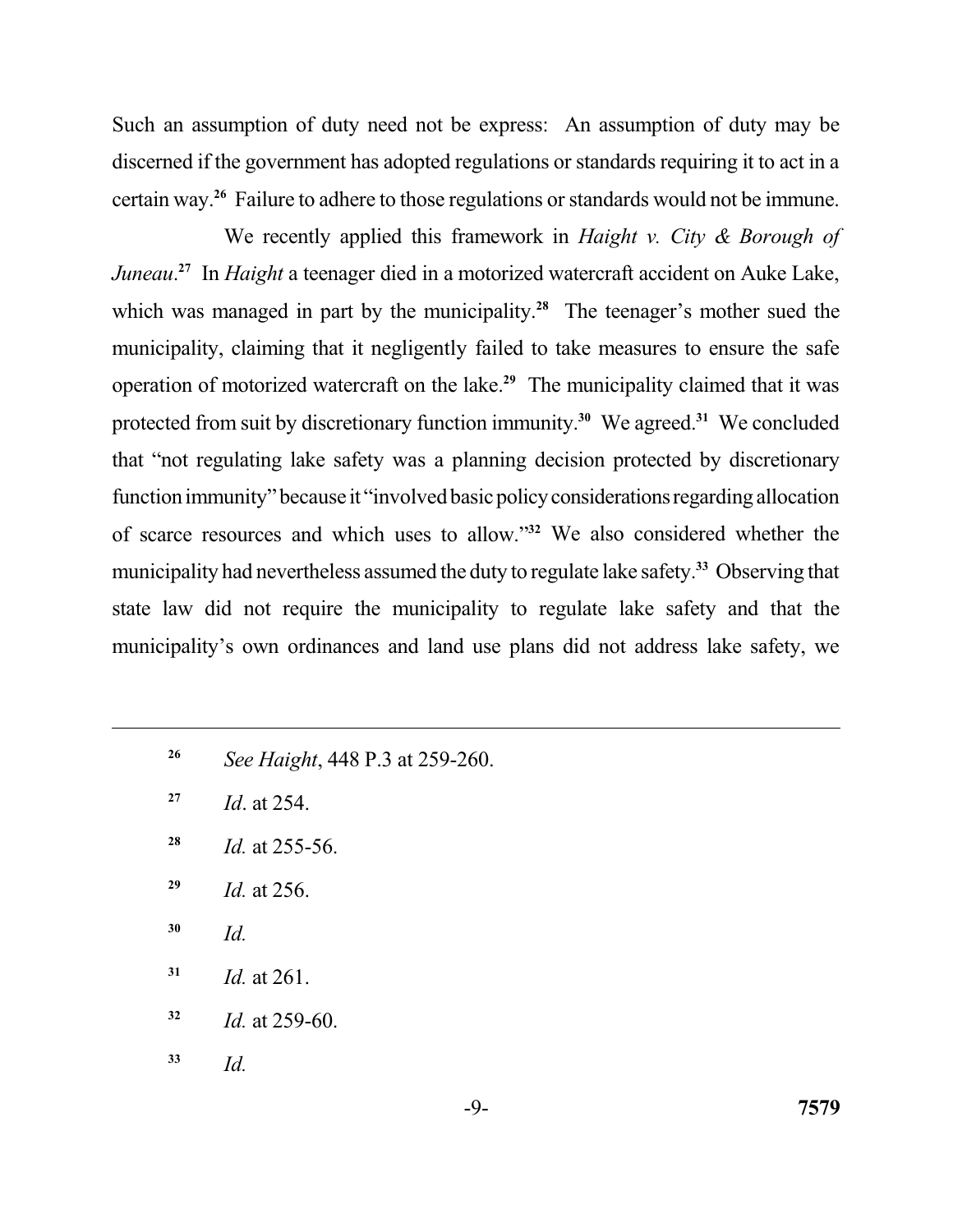concluded that the municipality had not affirmatively assumed the duty to regulate.**<sup>34</sup>** For that reason the municipality was immune from liability for its lack of safety is fundamentally discretionary, as are its consequences, because scarce resources mean that not every possible course of action can be funded and because of the threat of unpredictable and overwhelming liability."**<sup>35</sup>** regulation at the lake: "Unless dictated by a plan or regulation, the decision not to act

 Applying this framework to Barton's case, we must first consider whether not removing the tire swing is a planning-type decision — the kind of decision that entails balancing policy considerations. If so, then the City is immune unless it affirmatively assumed the duty to remove the swing. If not, then discretionary function immunity does not apply.

# **B. Assuming The City Knew Of The Tire Swing's Existence, Its Failure To Remove The Swing Is Not A Planning Decision Entitled To Immunity.**

 Determining whether a decision is planning or operational requires first identifying the precise decision at issue. The superior court identified the City's decision as whether to maintain and inspect areas of the park outside of the developed site. It reasoned that although the "removal of hazards" is generally an operational decision, the decision whether to maintain a given area is a planning decision. Absent "evidence that the City of Valdez ever considered whether to inspect and maintain areas off the main Dock Point Trail," the court reasoned that the City's failure to do so was entitled to immunity. But because the superior court assumed for purposes of summary judgment that the City in fact knew of the swing's existence, the more precise way to describe the City's decision is whether to remove a known hazard on the City's property.

 $34$  *Id.* 

**<sup>35</sup>***Id.* at 260.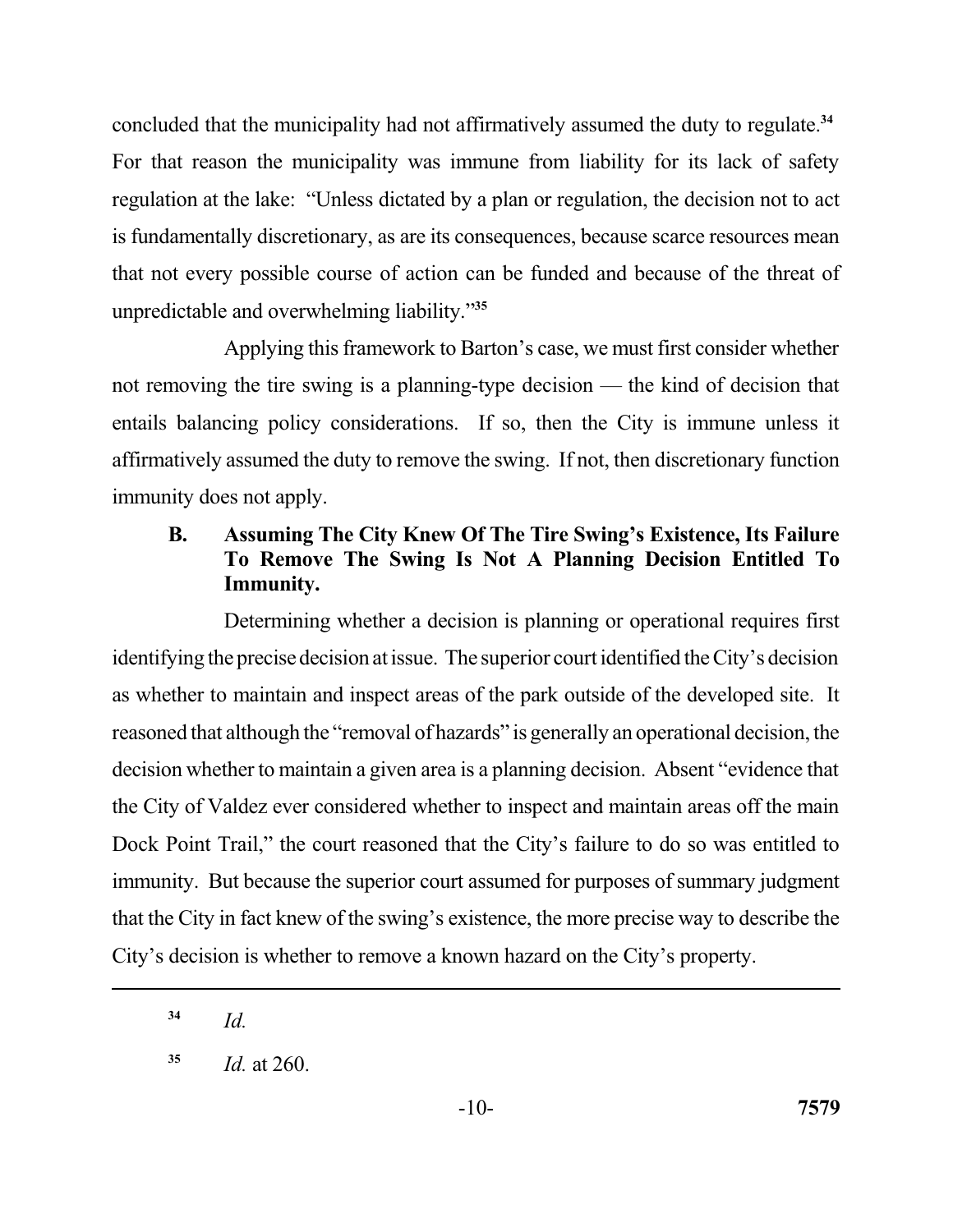Our decisions have recognized that whether to abate a known hazard is often a planning-type decision because it involves policy considerations. In *Estate of Arrowwood ex rel. Loeb v. State* we held that the State's refusal to close a highway due to icy conditions was a planning-level decision entitled to immunity because this decision requires officials to balance safety against the need for reliable transportation.**<sup>36</sup>** And in *Freeman v. State* we held that although the State had assumed a duty to maintain the Dalton Highway in a safe condition, its decision to forgo dust abatement procedures was entitled to immunity because it involved "such basic policy factors as the cost of such a program, alternative uses for the money . . . , and . . . environmental detriments which would be inherent in the several dust control alternatives . . . .<sup>"37</sup>

 The budgetary implications of a decision are often enough to make it a planning decision entitled to immunity. We have held multiple times, for instance, that the State's decision to not install a guardrail is one of policy.<sup>38</sup> We similarly have found

 **<sup>38</sup>***E.g.*, *Steward v. State*, 322 P.3d 860, 863-64 (Alaska 2014) (finding discretionary immunity applied to State's decision not to reinstall a removed guardrail); *Wells v. State*, 46 P.3d 967, 969 (Alaska 2002) ("[T]he State is immune from suit for claims based on its decision to install or not install guardrails." (citations omitted));  *Indus. Indem. Co. v. State*, 669 P.2d 561, 563 (Alaska 1983) ("[T]he question of whether or not to install a guardrail . . . was one of policy, and . . . an affirmative decision to go ahead with the installation had to be made at the discretionary level in order to advance the chain of events to the operational stage." (footnote omitted)).

 **<sup>36</sup>**894 P.2d 642, 646 (Alaska 1995) ("If we ruled [against immunity], the result would be that state officials would be forced to close state highways upon receiving notice of the first accident which resulted from adverse weather and road conditions, or else risk incurring liability for failure to do so. Given the long winters and harsh weather conditions which occur throughout most of Alaska, such a decision would make road travel at best unreliable.").

 **<sup>37</sup>**705 P.2d 918, 920 (Alaska 1985).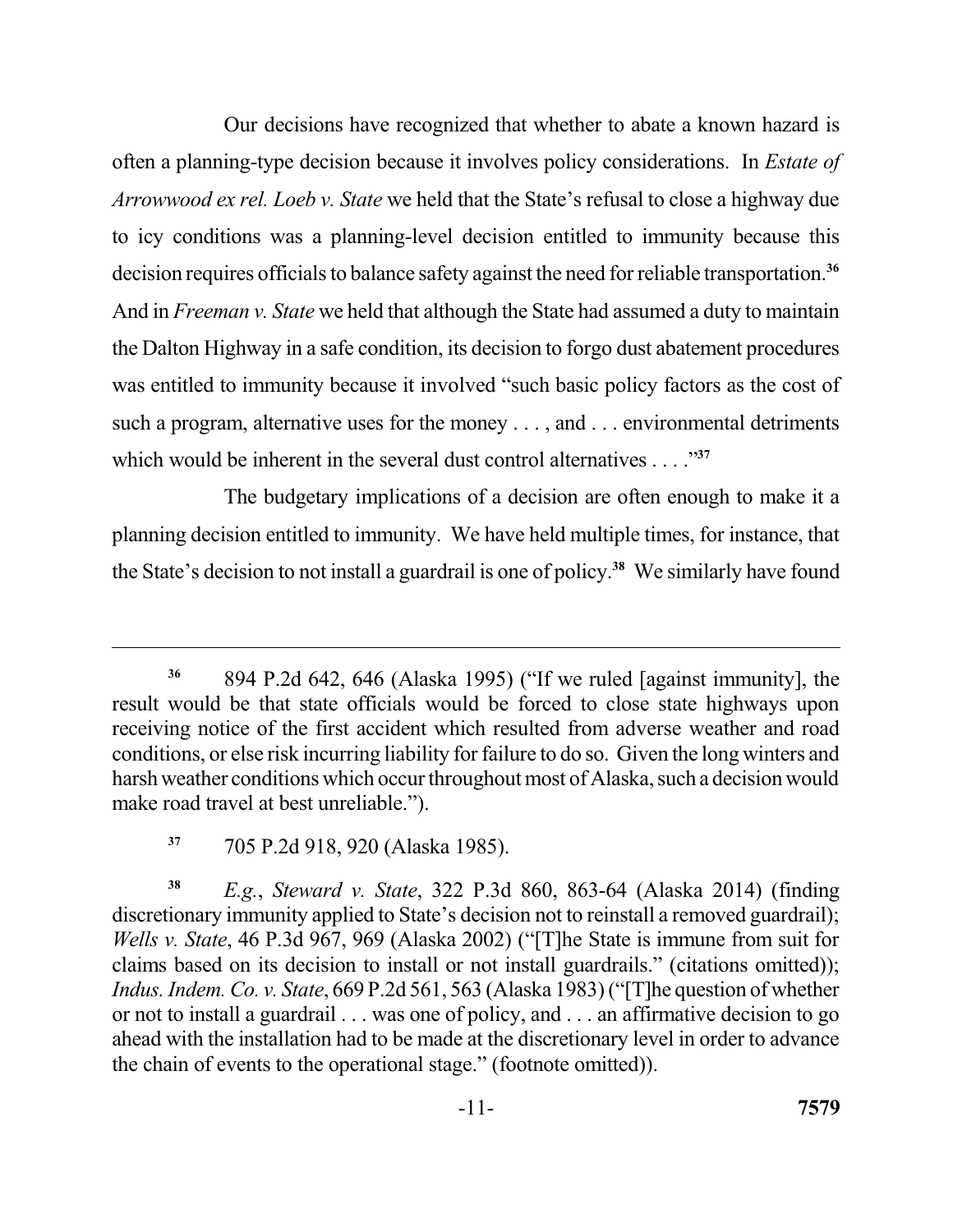that decisions on whether to install sequential stop lights or traffic safety devices were policy decisions and not operational ones.**<sup>39</sup>**

 By contrast, once a decision is made to abate a particular hazard, the decisions involved in implementing that policy are typically deemed operational. In *State v. Abbott* we affirmed a decision that the State was not entitled to immunity for inadequately sanding an icy curve despite a policy of "work[ing] overtime if necessary to keep sharp curves well sanded."**<sup>40</sup>**We reasoned:

> Once the initial policy determination is made to maintain the highway through the winter by salting, sanding and plowing decision should be carried out in terms of men and machinery is made at the operational level; it merely implements the basic policy decision.[**41**] it, the individual district engineer's decisions as to how that

 Unfortunately "the dividing line between planning and operational decisions may often be hard to discern."<sup>42</sup> Because "almost any act, even driving a nail, involves some 'discretion' . . . decisions made while implementing a planning decision are not

**<sup>39</sup>***See, e.g.*, *Wainscott v. State*, 642 P.2d 1355, 1357 (Alaska 1982) (holding that decision to not install sequential traffic light at intersection was a planning decision because placement of traffic safety devices depended on priorities set by the Department of Transportation and safety engineers); *Rapp v. State*, 648 P.2d 110, 110-11 (Alaska 1982) (applying *Wainscott* to decision to install stop sign instead of sequential traffic light).

**<sup>40</sup>**498 P.2d 712, 716-17 (Alaska 1972).

**<sup>41</sup>***Id.* at 722.

**<sup>42</sup>***Guerrero ex rel. Guerrero v. Alaska Hous. Fin. Corp.*, 123 P.3d 966, 977 (Alaska 2005).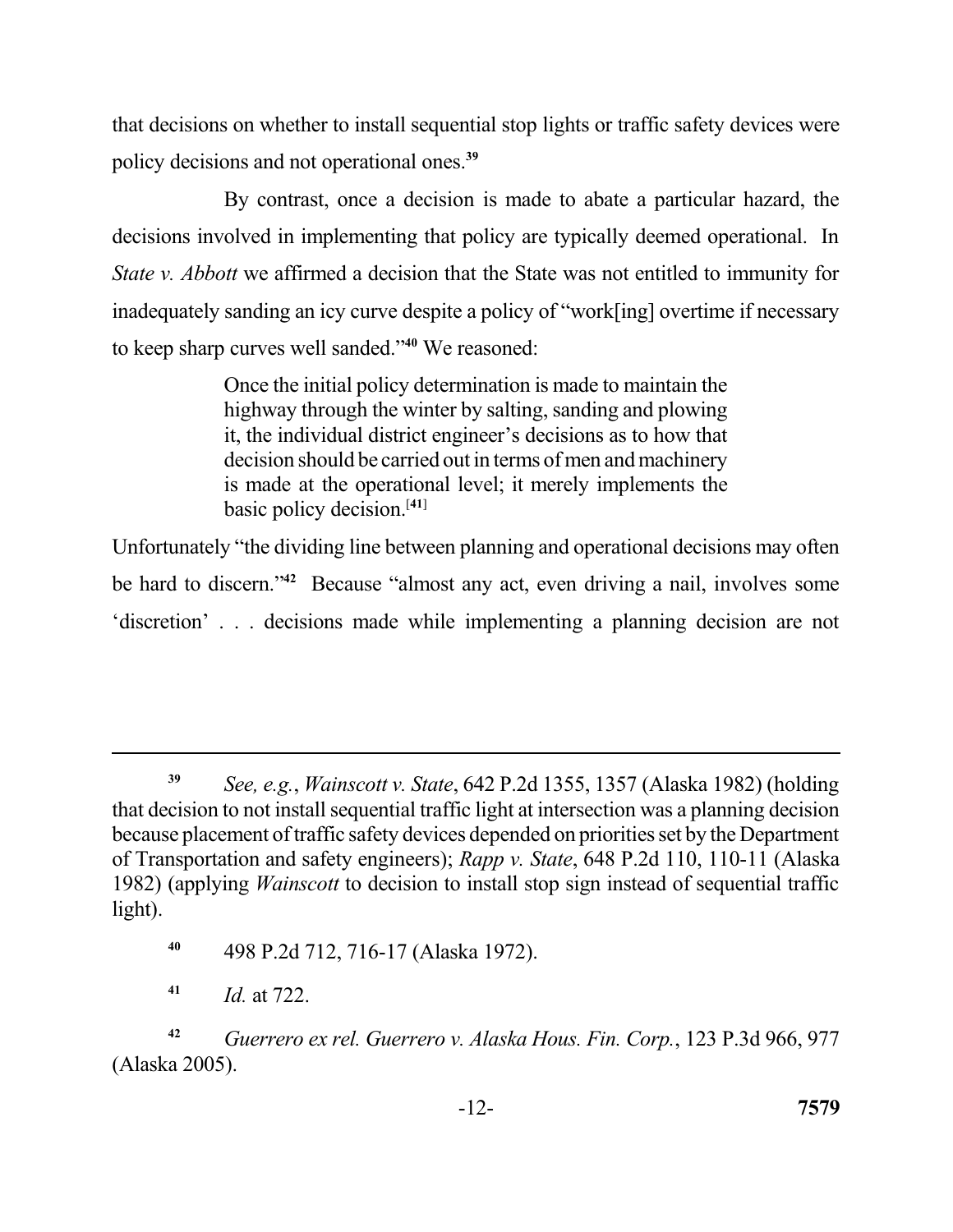necessarily unprotected operational decisions."<sup>43</sup> The distinction "depends on the particular circumstances" of the case.**<sup>44</sup>**

 Although the distinction between planning and operational decisions is not always clear, this much seems plain: Assuming the City was aware of the tire swing's existence, the decision whether to remove the swing does not implicate any of the policy considerations that would justify discretionary function immunity. A "decision not to act is protected because limited budgets entail tradeoffs between competing needs — decisions involving basic policy considerations."**<sup>45</sup>**The City has not identified and we cannot conceive of any policy considerations at play in deciding whether to cut down an easily accessible, unauthorized, and hazardous tire swing.

 summary judgment, there is no indication that the swing would have been difficult, risky, or expensive to remove. The swing was only 73 yards away from the main trail, and the trail to it was easily visible. The swing consisted of a tire hanging by a rope from a tree. Immediately after Barton was injured, the Fire Department simply cut down the swing. Although it is easy to see how abating some hazards in undeveloped parklands would be expensive, time-consuming, or dangerous for staff — and thus implicate "tradeoffs" and "basic policy considerations"**<sup>46</sup>**— it is hard to see how abating this particular hazard would do so. Taking the evidence in the light most favorable to Barton, as we must on

**<sup>43</sup>***Haight v. City & Borough of Juneau*, 448 P.3d 254, 257 (Alaska 2019) (citing *Abbott*, 498 P.2d at 720; *Kiokun v. State, Dep't of Pub. Safety*, 74 P.3d 209, 218 (Alaska 2003); *Guerrero*, 123 P.3d at 977).

**<sup>44</sup>***Id.* 

**<sup>45</sup>***Id.* at 258.

**<sup>46</sup>***Id*.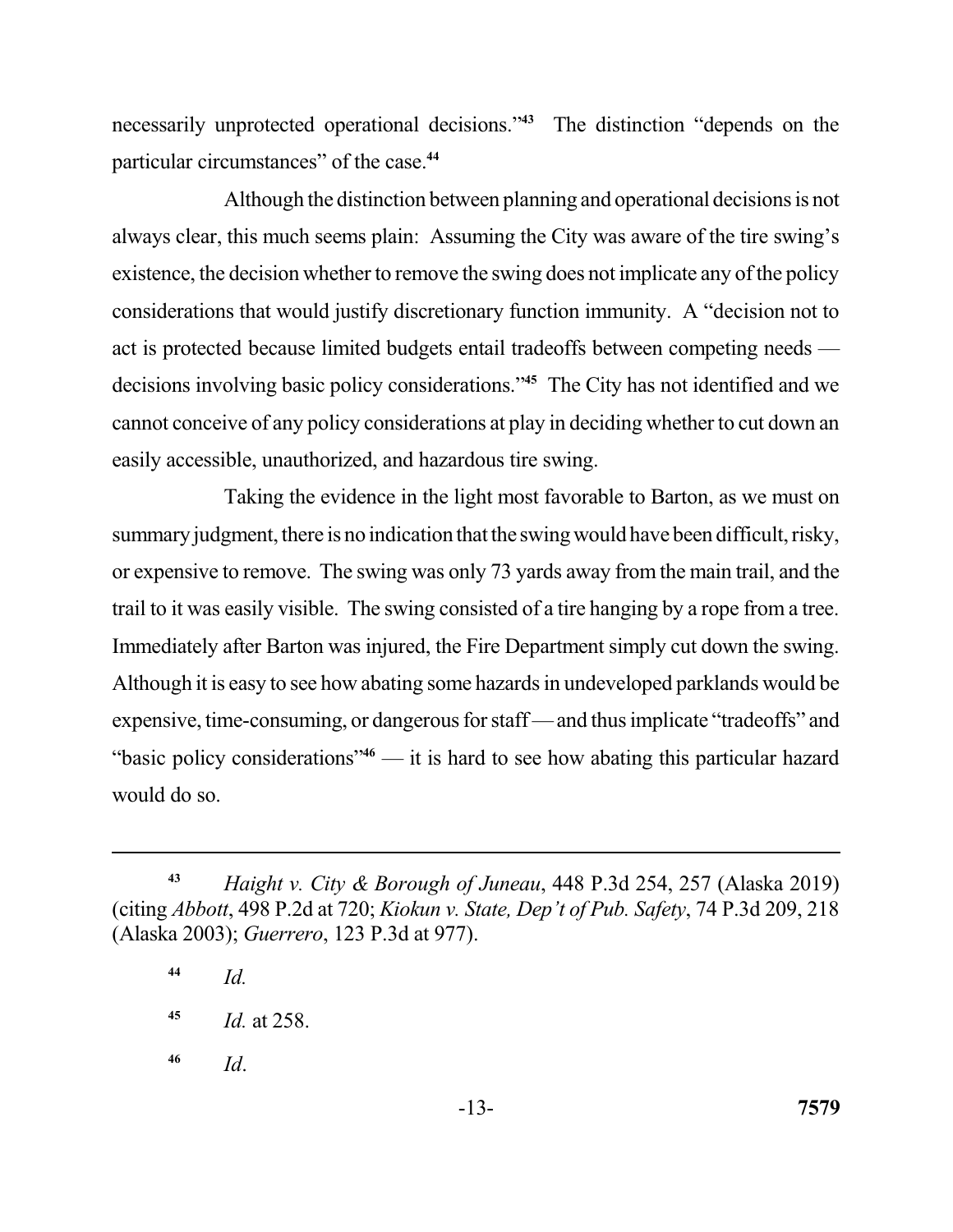Furthermore, the tire swing was an unauthorized human-made hazard,**<sup>47</sup>**as opposed to a natural one or a structure intentionally created to serve the park's purpose. Deciding whether to cut down a particular tree, abate dangerous wildlife, or place signs near scenic but dangerous features like cliffs involves aesthetic, ecological, and recreational tradeoffs that may make these decisions immune.<sup>48</sup> Park managers' decisions about whether to create structures like public use cabins and mountain bike trails may involve similar policy considerations. Such policy considerations are not implicated by this unauthorized and hazardous rope swing.

The superior court correctly reasoned that a government's decision whether to maintain particular areas of parkland or to inspect those areas for hazards is generally a planning decision because it entails "tradeoffs between competing needs — decisions involving basic policy considerations."<sup>49</sup> Holding the state and municipal governments liable for failure to discover hazards in undeveloped areas of parkland would be improper "judicial intrusion on the policy-making powers committed to the legislative

**<sup>49</sup>***Haight*, 448 P.3d at 258.

<sup>&</sup>lt;sup>47</sup> The undisputed evidence is that the City did not install the tire swing. Several city officials including a park maintenance supervisor for the City claimed to not know of its existence.

 **<sup>48</sup>***Cf. Lam v. United States*, 979 F.3d 665, 681 (9th Cir. 2020) (observing that the decision to cut down a tree is susceptible to competing policy considerations, including scenery and wildlife preservation); *Chadd v. United States*, 794 F.3d 1104, 1113 (9th Cir. 2015) (observing that the National Park Service's decision to not exterminate a "problematic" mountain goat was susceptible to a policy to protect the animal "to facilitate the public's enjoyment of the species"); *Merry v. Nat'l Park Serv.*, 985 F. Supp. 2d 90, 95 (D.D.C. 2013) (finding that the National Park Service's decision to minimize the amount of signage so "as not to detract from aesthetics of the historic location" of Ford's Theater fell under the discretionary function exception to the Federal Torts Claims Act).